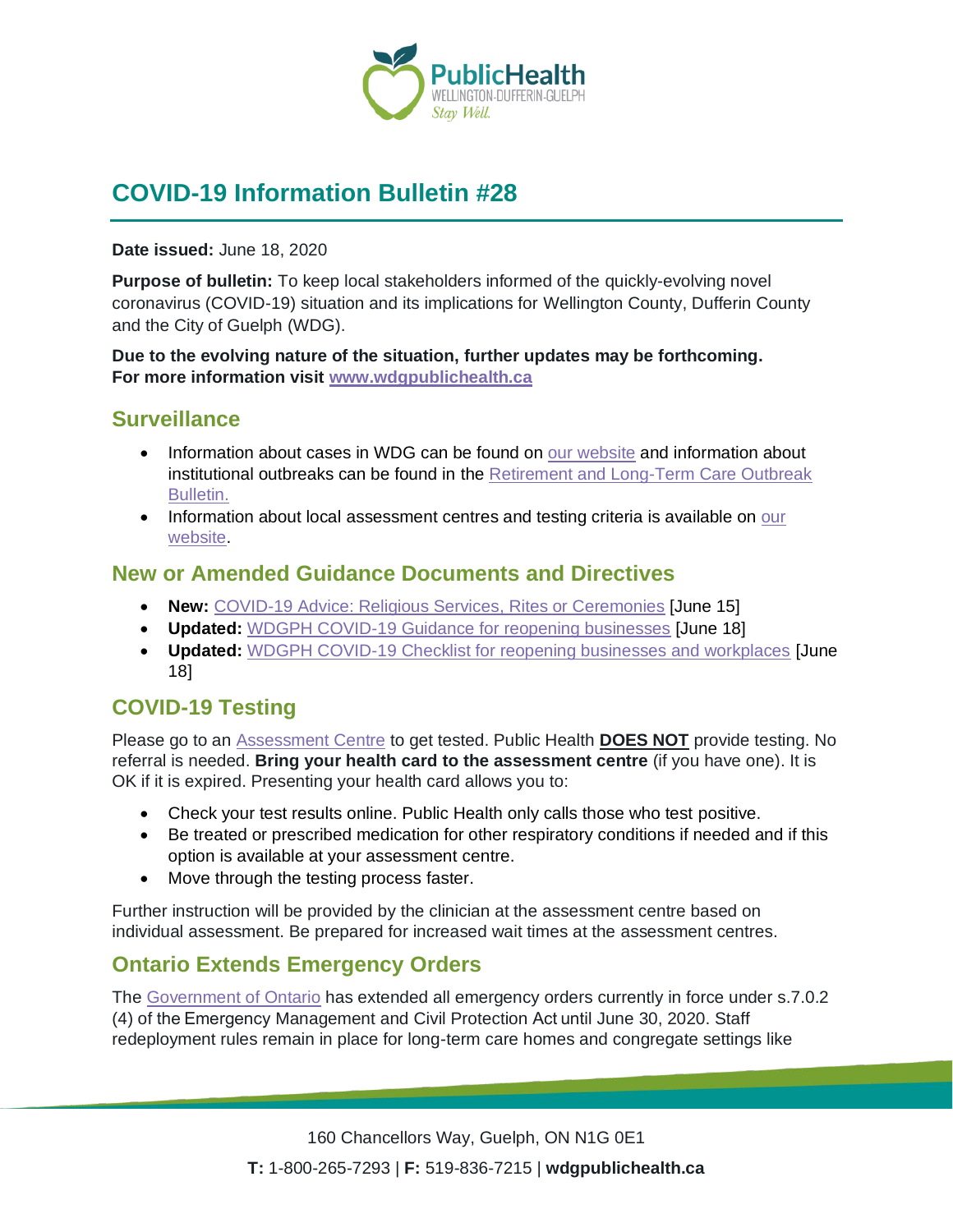

retirement homes and women's shelters. The government will continue to review all orders on an ongoing, case-by-case basis to determine when and if they can safely be adjusted or lifted, as part of the province's framework to safely reopen the province. A full list of the emergency orders and related amendments that have been extended can be foun[d here.](https://www.ontario.ca/page/emergency-information?_ga=2.113397895.1499373585.1589204859-1123331746.1579028832)

# **Workplace PPE Suppliers**

The Government of Ontario has a dedicated [PPE supplier d](https://covid-19.ontario.ca/workplace-ppe-supplier-directory)irectory for workplaces. The directory provides a list of companies that sell personal protective equipment (PPE) and other supplies.

## **Face Coverings Required for Commercial Businesses in WDG**

Dr. Nicola Mercer, Medical Officer of Health, has issued an order under Section 22 of the Health Protection and Promotion Act. A face covering is required for any customer, patron, employee or visitor when entering and while on the premises of any commercial establishment in the WDG region, effective 12:01 a.m. on June 12, 2020. The order will be in effect until rescinded. For more details on the order and frequently asked questions, [visit our website](https://www.wdgpublichealth.ca/your-health/covid-19-information-public/face-coverings-class-order-and-faqs) or contact our call centre at 519-822-2715 ext. 4020.

## **Guidelines for Reopening**

Don't forget to check out the ever-evolving updates about reopening on our website.

Quick Links:

- [General Workplaces and Businesses](https://www.wdgpublichealth.ca/your-health/covid-19-information-workplaces-and-living-spaces/workplaces-and-businesses)
- [Child Care Providers](https://www.wdgpublichealth.ca/your-health/covid-19-information-workplaces-and-living-spaces/child-care-providers)
- [Summer Day Camps](https://www.wdgpublichealth.ca/your-health/covid-19-information-workplaces-and-living-spaces/summer-day-camp-providers)
- [Personal Service Settings](https://www.wdgpublichealth.ca/your-health/covid-19-information-workplaces-and-living-spaces/personal-service-settings)
- [Recreational Water Facilities](https://www.wdgpublichealth.ca/your-health/covid-19-information-workplaces-and-living-spaces/recreational-water-facilities)
- [Water Quality for Reopening Buildings](https://wdgpublichealth.ca/your-health/covid-19-information-workplaces-and-living-spaces/water-quality-reopening-buildings)



# **Physical Distancing Floor Decals**

- WDG Public Health has physical distancing floor decals available for community partners to use at their locations.
- If you would like decals, please contact Meghan Wiles via email at [meghan.wiles@wdgpublichealth.ca](https://wdgpublichealth.sharepoint.com/sites/IMS-NovelCoronavirus/Shared%20Documents/General/Communications/COVID-19/Stakeholders/COVID-19%20Information%20Bulletin/Bulletin%2018/meghan.wiles@wdgpublichealth.ca)

## **Health and Safety Sector-Specific Guidance**

Sector-specific guidelines and posters to help protect workers and the public from COVID-19 are available from the Government of Ontario. These [guidance documents](https://www.ontario.ca/page/resources-prevent-covid-19-workplace) are being posted and updated as they become available, so check back regularly.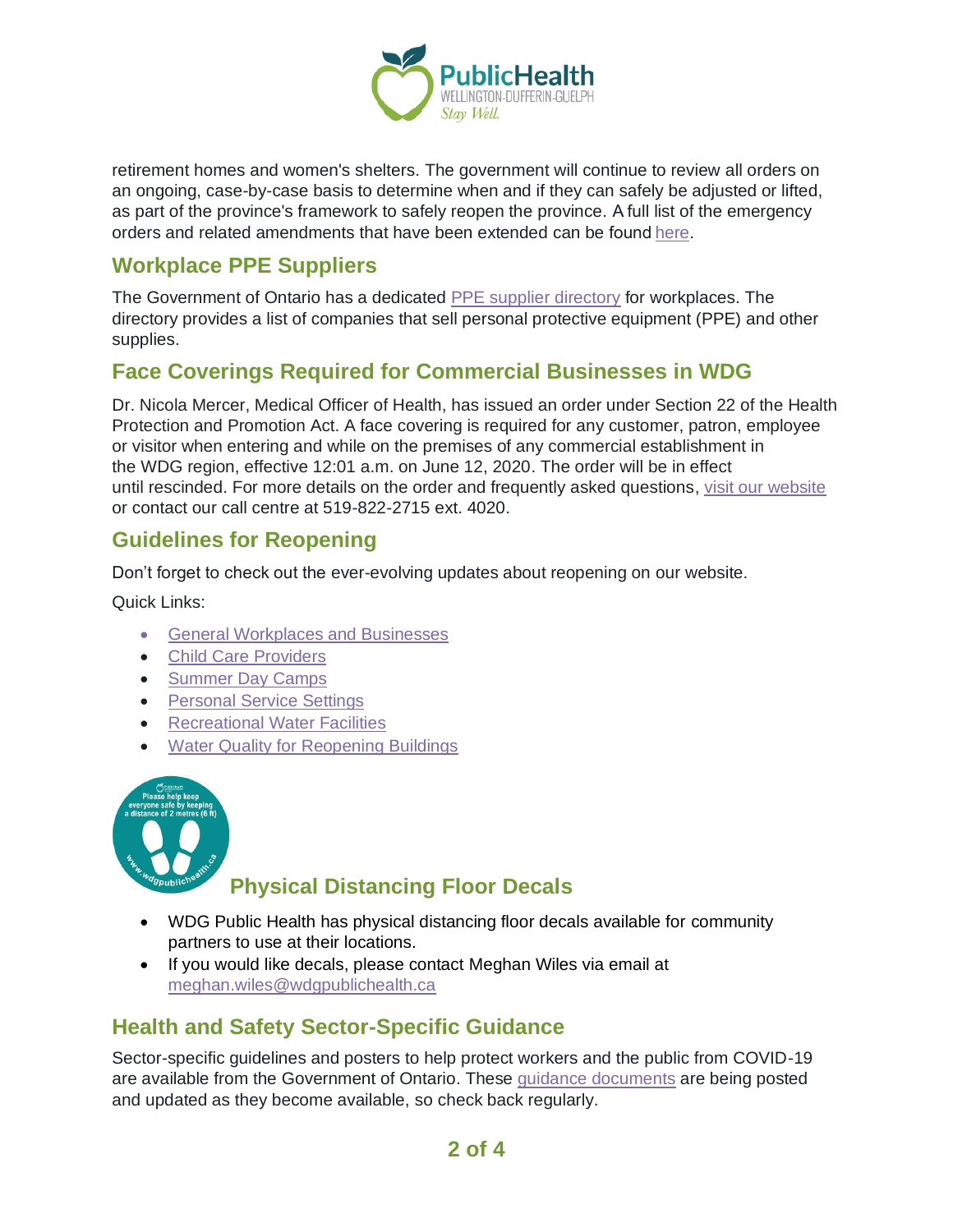

## **Announcements and Changes to Services**

- On June 18, the [Government of Ontario](https://news.ontario.ca/opo/en/2020/06/ontario-enhancing-covid-19-case-and-contact-management.html) announced plans to enhance case and contact management to quickly test, trace and isolate cases of COVID-19 to stop the spread of the virus and prepare for any potential future waves. These additional measures include a comprehensive case and contact management strategy, *Protecting Ontarians through Enhanced Case and Contact Management*, and, in partnership with the federal government, a new made-in-Ontario national app called COVID Alert.
- On June 17, the [Government of Ontario](https://news.ontario.ca/mma/en/2020/06/ontario-pauses-commercial-evictions.html) passed the *Protecting Small Business Act*, temporarily halting or reversing evictions of commercial tenants and protecting them from being locked out or having their assets seized during COVID-19. The legislation applies to businesses that are eligible for federal/provincial rent assistance for evictions from May 1, 2020 until August 31, 2020.
- On June 17, [Agriculture and Agri-Food Canada](https://www.canada.ca/en/agriculture-agri-food/news/2020/06/canada-and-ontario-support-beef-and-hog-farmers-during-covid-19.html) announced that the governments of Canada and Ontario are investing up to \$10 million in emergency assistance for beef and hog farmers. The funding will help cover the increased costs of feeding market ready cattle and hogs due to COVID-19 related processing delays, while redirecting surplus pork products to help those in need.
- On June 17, [Parks Canada](https://www.canada.ca/en/parks-canada/news/2020/06/camping-will-resume-gradually-at-a-number-of-national-parks-and-national-historic-sites-across-canada-starting-on-june-22-2020.html) announced that starting June 22, 2020, some camping services will be available at select national parks and national historic sites. Initially, camping will be available only to visitors with existing reservations. Parks Canada will gradually begin to accept new online reservations for some campgrounds over the coming weeks.
- On June 16, the [Prime Minister, Justin Trudeau](https://pm.gc.ca/en/news/news-releases/2020/06/16/prime-minister-announces-extension-canada-emergency-response-benefit) announced that the government is extending the Canada Emergency Response Benefit (CERB) by eight weeks, to ensure Canadians have the help they need as they transition back to work. This extension will make the benefit available to eligible workers for up to a total of 24 weeks.

## **Additional Resources**

• **Updated**: PHO's How to Care for Pets and Other Animals - COVID-19 [information sheet](https://www.publichealthontario.ca/-/media/documents/ncov/factsheet/factsheet-covid-19-domestic-animals.pdf?la=en) [June 15]

## **Contact Information for Additional Support**

## **WDGPH COVID-19 Call Centre**

### **Please note that our call centre is no longer available on Sundays, and hours are changing as of June 22.**

- **For health-related questions**, including symptoms, close contacts or travel:
	- o Call 519-822-2715 ext. 7006
	- $\circ$  Available Monday Friday from 9:00 a.m. 6:00 p.m. and Saturdays from 9:00 a.m. – 4:00 p.m. **As of Monday, June 22, the call centre will only be available from Monday – Saturday from 9:00 a.m. – 4:00 p.m.**